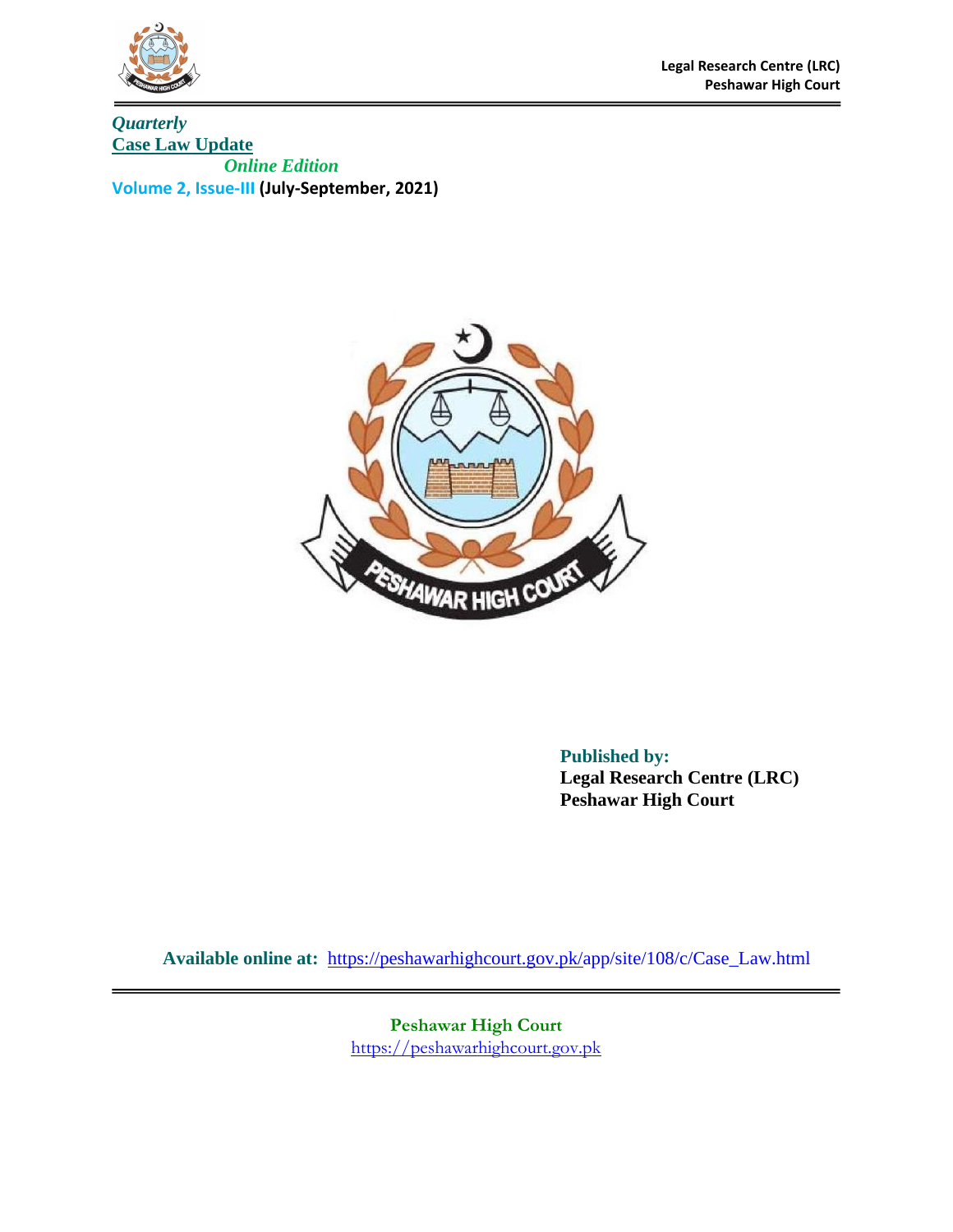

# **Table of Contents**

| Scope of 498-A Cr.PC after getting ad-interim pre-arrest bail and non-appearance of accused on           |
|----------------------------------------------------------------------------------------------------------|
|                                                                                                          |
| Plaint cannot be rejected under Order VII rule 11 CPC and Order 2 rule 2 CPC, when cause of action in    |
|                                                                                                          |
| Duty of the court to apprise the accused pleading guilty about the consequences, where it does not       |
|                                                                                                          |
| The Court shall not exercise its discretion of declaring a witness hostile unless the Court is satisfied |
|                                                                                                          |
|                                                                                                          |
|                                                                                                          |
| Usurping the property of orphans is against all norms of ethos. Exemplary cost should be imposed 5       |
|                                                                                                          |
| Rule 15 of order XLV CPC is directory in nature and its non-compliance cannot be considered for          |
|                                                                                                          |
| Inheritance rights of females---Practice of male legal heirs depriving their sisters of their share of   |
| Rai Muhammad Riaz (decd) through L.Rs. and others Vs Ejaz Ahmed etc<br>7                                 |
| Where revival of the suit is based upon a conditional order and such condition is not fulfilled by the   |
|                                                                                                          |
| Original and concurrent jurisdiction on the High Court and Court of Session to grant bail---discussed 8  |
|                                                                                                          |
| Criminal access invariably resting upon vectly distinguishable facts, do not admit space for band and    |

[Criminal cases, invariably resting upon vastly distinguishable facts, do not admit space for hard and](#page-10-3)  [fast rules, empirically applicable with any degree of unanimity in every situation; in each case](#page-10-3)  culpability [of an accused is to be assessed, having regard to its own peculiar facts and circumstances](#page-10-3) 8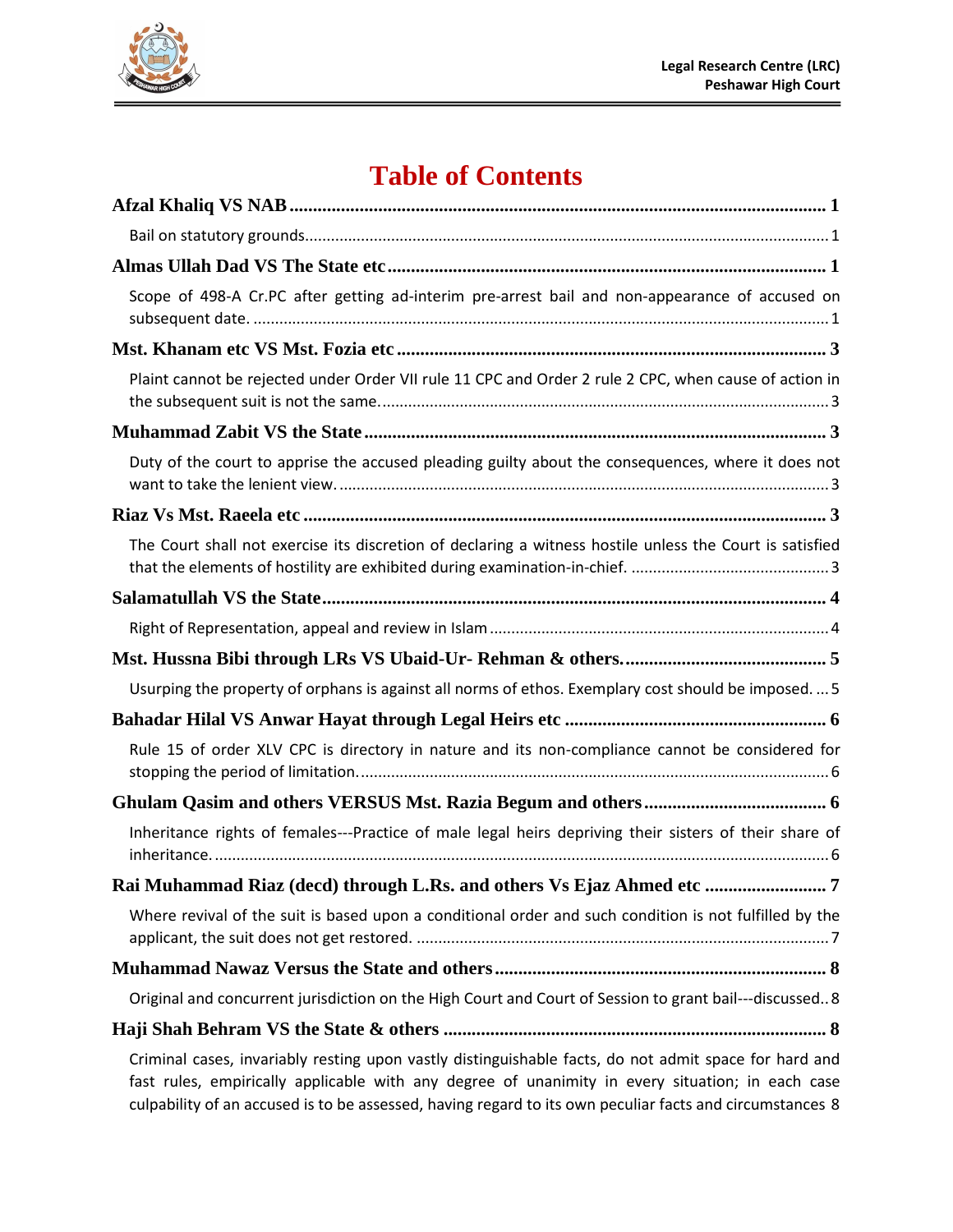

| Denial of liberty of a person is a serious step in law, therefore, the Courts should apply judicial mind<br>with deep thought for reaching at a fair and proper conclusion-confirmation of pre arrest bail 10 |
|---------------------------------------------------------------------------------------------------------------------------------------------------------------------------------------------------------------|
|                                                                                                                                                                                                               |
| The burden of proof of good faith is on the subsequent buyer, who moves forward a plea that he is an                                                                                                          |
| Mst. Sakeena Bibi daughter of Syed Bakir Hussain, Caste Syed, Qubad Shah Khel, and<br>Others VERSUS Secretary Law, Government of Pakistan, Islamabad and Other 11                                             |
| The concept of Swara / Vani as custom in Kurram Agency (erstwhile FATA) being repugnant to the                                                                                                                |
| Muhammad Fazil Son of Abdul Hameed, Caste Jalalzai Kamaldinzai, Resident of Killi<br>Abdul Karez, Killa Saifullah APPELLANT VERSUS THE State RESPONDENT  12                                                   |
|                                                                                                                                                                                                               |
|                                                                                                                                                                                                               |
|                                                                                                                                                                                                               |
|                                                                                                                                                                                                               |
|                                                                                                                                                                                                               |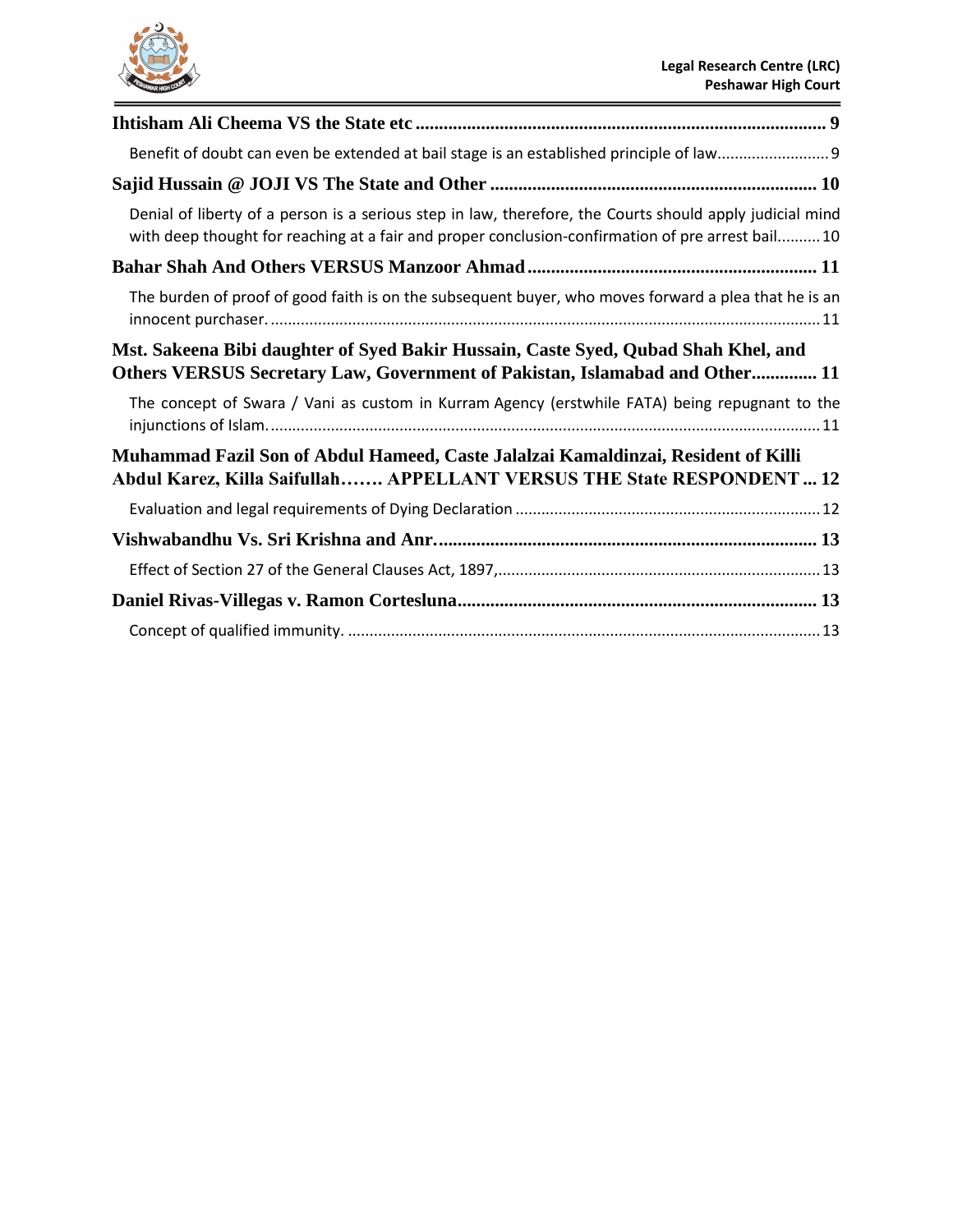# **PESHAWAR HIGH COURT**

#### **2021 YLR 2358**

**Afzal Khaliq VS NAB**

#### <span id="page-3-1"></span><span id="page-3-0"></span>**Bail on statutory grounds.**

#### **QAISER RASHID KHAN, CJ.**

In a situation, where the accused-petitioner has been in continuous detention since his arrest on 13.7.2014 and facing trial since the Reference was filed against him way back in July, 2014 and over the period of seven years, only 174 PWs have been examined, out of 513 witnesses mentioned in the calendar of witnesses and it would definitely take few more years by that count, then the early conclusion of the trial is not in sight in the foreseeable future. In that event, the accused-petitioner cannot be kept in jail for an indefinite period. Hence, we hold him entitled to the concession of bail only on the ground of statutory delay in the conclusion of the trial.

**[https://peshawarhighcourt.gov.pk/PHCC](https://peshawarhighcourt.gov.pk/PHCCMS/judgments/Almas-Ullah-dad-vs-the-STate-_BBA-dismissed-by-trial-court_.pdf) [MS//judgments/Almas-Ullah-dad-vs-the-](https://peshawarhighcourt.gov.pk/PHCCMS/judgments/Almas-Ullah-dad-vs-the-STate-_BBA-dismissed-by-trial-court_.pdf)[STate-\\_BBA-dismissed-by-trial](https://peshawarhighcourt.gov.pk/PHCCMS/judgments/Almas-Ullah-dad-vs-the-STate-_BBA-dismissed-by-trial-court_.pdf)[court\\_.pdf](https://peshawarhighcourt.gov.pk/PHCCMS/judgments/Almas-Ullah-dad-vs-the-STate-_BBA-dismissed-by-trial-court_.pdf)**

#### <span id="page-3-2"></span>**Almas Ullah Dad VS The State etc**

<span id="page-3-3"></span>**Scope of 498-A Cr.PC after getting adinterim pre-arrest bail and nonappearance of accused on subsequent date.**

## **ROOH-UL-AMIN KHAN, J:-**

3. The Hon'ble Supreme Court in a recent order/judgment dated 29.07.2021, passed in Crl. P. No.1075-L/2020, has exhaustively dealt with the procedure of deciding prearrest bail application in case the accused after getting ad interim pre-arrest bail, fails to appear before the court in light of the added section 498-A Cr.P.C.,. For the sake

of convenience and guidance, relevant parts of the order are reproduced below: -

*"After the insertion of section 498-A of the Code of Criminal Procedure, 1898 ("CrPC") if the accused, seeking pre-arrest bail, is not present before the Court, the Court is not authorized to grant bail to such an accused and therefore, the petition is liable to be dismissed in light of the said statutory provision. For convenience, section 498-A CrPC is reproduced hereunder: - "498-A. No bail to be granted to a person not in custody, in court or against whom no case is registered, etc:- Nothing in section 497 or section 498 shall be deemed to require or authorize a court to release on bail, or to direct to be admitted to bail, any person who is not in custody or is not present in court or against whom no case stands registered for the time being an order for the release of a person on bail, or a direction that a person be admitted to bail, shall be effective only in respect of the case that so stands registered against him and is specified in the order or direction. Section 498-A CrPC creates a statutory fetter or a statutory pre-condition requiring the presence of the petitioner in person in Court for the exercise of jurisdiction by the Court for granting pre-arrest bail. In case the petitioner (accused) is not personally present in Court, the Court is not authorized to grant him bail and the petition is to be dismissed for his lack of presence in Court. However, in case some explanation is furnished for his non-appearance, the Court may, if it finds that explanation to be satisfactory, exempt his presence for 3 that day and adjourn the hearing of the petition for a short period. The Court cannot, in the absence of the personal appearance of the petitioner, travel further into the case and examine the merits of the case. In fact the examination of the merits of the case in absence of the accused totally defeats the intent and purpose of the aforementioned*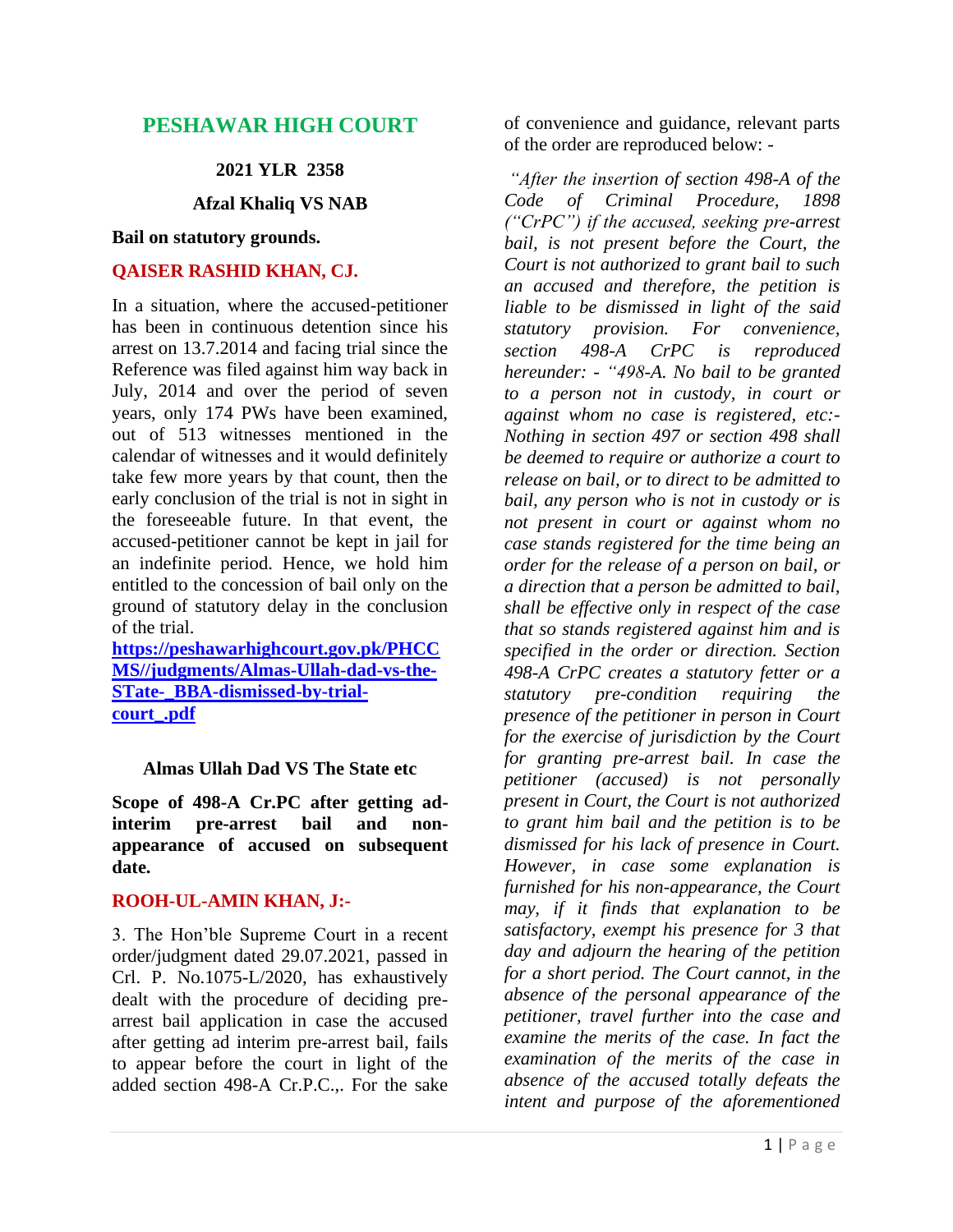

*statutory provision. This is because once the Court proceeds to examine the merits of the case, then the court has to opion to either dismiss or allow the bail petition while under section 498-A CRPC the Court is not authorized to admit the accused to bail in his absence. We are cognizant of the fact that before the addition of section 498-A in the CrPC, the view of the High Courts was that once a petition for pre-arrest bail is admitted for hearing and notice is given to State, it has to be decided on merits notwithstanding the absence of the petitioner on the date fixed for hearing the petition. However, after the addition of section 498-A in the CrPC, there are divergent views of the High Courts, on this point: one set of judgments still retain to the said view, while the other set of cases hold the view that the petition for pre-arrest bail is to be dismissed if the petitioner is not present in court on the date fixed for hearing the petition and it is not be decided on merits in his absence, unless the Court exempts his presence. We approve the judgments of the High Courts noted above, which have considered the change in the legal position after addition of Section 498- A in the CrPC and disapprove those that still retain the earlier view as they have not taken account of the true import and meaning of section 498-A CrPC. (Emphasis supplied). It is also clarified that in case the petition is dismissed for non-appearance of the accused in a pre-arrest bail matter under Section 498-A CrPC, the petitioner can file a fresh bail petition before the same court provided that he furnishes sufficient explanation for his non-appearance in the earlier bail petition and the Court is satisfied with his said explanation. But if he fails to furnish any satisfactory explanation, his second bail petition is liable to be dismissed on account of his conduct of misusing the process of Court 4 disentitling him to the grant of discretionary relief of* 

*prearrest bail. (Mukhtar Ahmad Vs State) 2016 SCMR 2064. It is also clarified that ad interim bail granted in a pre-arrest application on the first hearing is to simply ensure that the petitioner is present on all the subsequent dates of hearing in the prearrest bail matter. Petitioner's presence is, therefore, required throughout the proceedings of the prearrest bail petition and the fact that he appeared on the first date when ad-interim bail was granted does not in any manner lessen the rigours of Section 498-A CrPC or absolve the responsibility of the accused from appearing in person before the Court*."

4. This court has noted that tendency of non-appearance of accused, after getting adinterim pre-arrest bail, particularly, on the date of final hearing of the application, is increasing day by day. The accused probably sensing dismissal of applications avoid appearance before the learned lower Courts or deliberately make their escape good and thereafter surrendered themselves before this court for the same relief. In the judgment (supra), the Hon'ble Supreme Court has discussed the procedure to be adopted by the courts in case the accused remains absent from the court in pre-arrest bail application.

5. In this particular case, in view of the judgment (supra) of the Hon'ble Supreme Court, I remit the instant application to the learned Additional Sessions Judge, Shabqadar for treating the same a fresh application and decide the same strictly in light of the guidelines given by the Hon'ble apex court. The petitioner shall furnish reasonable ground qua his absence on the day of decision of his earlier BBA application. Parties shall appear before the learned ASJ Shabqadar on 02.10.2021. In the meantime, the petitioner shall remain on ad-interim pre-arrest on the existing bail bonds.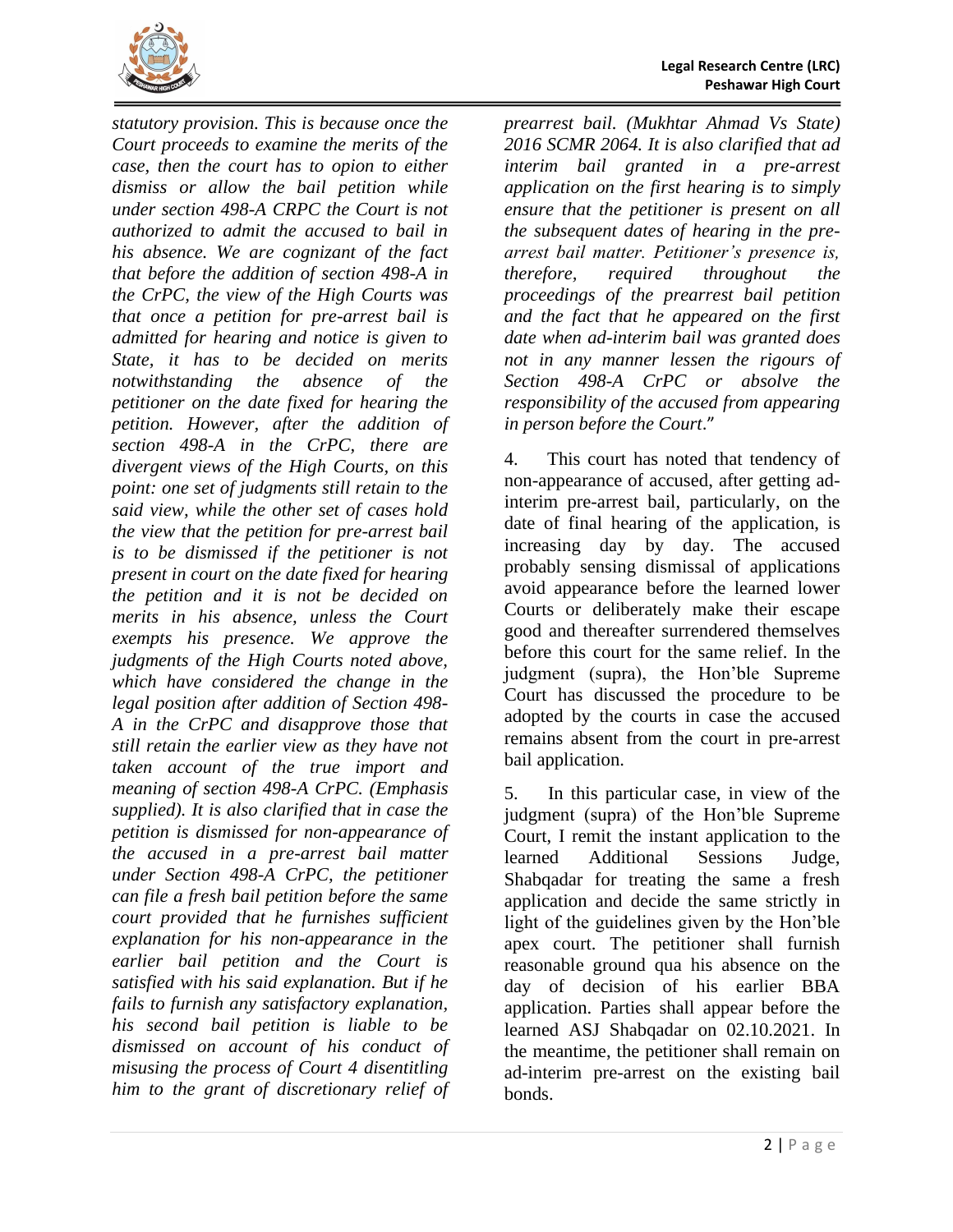

#### **[https://peshawarhighcourt.gov.pk/PHCC](https://peshawarhighcourt.gov.pk/PHCCMS/judgments/CR612-2019JUDGEMENT13.9.20210001.pdf) [MS//judgments/CR612-](https://peshawarhighcourt.gov.pk/PHCCMS/judgments/CR612-2019JUDGEMENT13.9.20210001.pdf) [2019JUDGEMENT13.9.20210001.pdf](https://peshawarhighcourt.gov.pk/PHCCMS/judgments/CR612-2019JUDGEMENT13.9.20210001.pdf)**

## <span id="page-5-0"></span>**Mst. Khanam etc VS Mst. Fozia etc**

<span id="page-5-1"></span>**Plaint cannot be rejected under Order VII rule 11 CPC and Order 2 rule 2 CPC, when cause of action in the subsequent suit is not the same.**

## **LAL JAN KHATTAK J.-**

Pertinent aspect of the case is that the cause of action in the earlier suit was qua the gift deed dated 06.11.1999 where under mother of the petitioner had gifted only 1/3 of her share in the suit property for a religious purpose and the remaining 2/3 shares were retained by her. It is the petitioner's case that on the death of her mother in the year, 2007, she has become entitled to inherit from her legacy qua the remaining 2/3 shares in the suit house. When seen in the context of the above, it would appear that on no count the provisions of Order 9 Rule 9 CPC are applicable to the petitioner's case and as such her plaint has wrongly been rejected under Order VII Rule 11 CPC by the learned trial court because the cause of action to sue the respondents for her rights in the 2/3 shares in the legacy of her mother was not accrued to her at the time when her earlier suit was filed and dismissed for nonprosecution. As per order 2 Rule 2 CPC, a person is debarred to file a subsequent suit in respect of any claim which at the time of filing of the earlier suit was available to him and for which he had not asked for which is not the case in hand as at the time of institution of the earlier suit the cause of action qua the 2/3 shares in the legacy of late mother of the petitioner was not available to her and in such a situation the plaint was not hit under Order VII Rule 11CPC.

**[https://peshawarhighcourt.gov.pk/PHCC](https://peshawarhighcourt.gov.pk/PHCCMS/judgments/Cr.-A-No.-468-2021-(Muhammad-Zabit).pdf) [MS//judgments/Cr.-A-No.-468-2021-](https://peshawarhighcourt.gov.pk/PHCCMS/judgments/Cr.-A-No.-468-2021-(Muhammad-Zabit).pdf) [\(Muhammad-Zabit\).pdf](https://peshawarhighcourt.gov.pk/PHCCMS/judgments/Cr.-A-No.-468-2021-(Muhammad-Zabit).pdf)**

## **Muhammad Zabit VS the State**

<span id="page-5-3"></span><span id="page-5-2"></span>**Duty of the court to apprise the accused pleading guilty about the consequences, where it does not want to take the lenient view.**

## **MUSARRAT HILALI, J.**

5. The procedure in cases where the accused "plead guilty" is different from the procedure adopted in the cases where the accused "plead not guilty". In cases where the accused pleads guilty, no further proceedings in respect of the offence is conducted and after looking into the nature of the offence by taking a lenient view the minimum sentence (if prescribed by the Statute) is awarded.

6. In cases where the Court intends to award maximum punishment, the accused shall before warned about the implication of the charge and the effect of plead guilty. The Court shall disclose its mind to the accused that even if he pleads guilty, the Court is not going to take lenient view and if the accused still stands by his position, then the Court shall decide the case according to the nature of the charge.

**[https://peshawarhighcourt.gov.pk/PHCC](https://peshawarhighcourt.gov.pk/PHCCMS/judgments/Cr.-R-No.-140-2021-Riaz-vs-Mst.-Raeela_.pdf) [MS//judgments/Cr.-R-No.-140-2021-Riaz](https://peshawarhighcourt.gov.pk/PHCCMS/judgments/Cr.-R-No.-140-2021-Riaz-vs-Mst.-Raeela_.pdf)[vs-Mst.-Raeela\\_.pdf](https://peshawarhighcourt.gov.pk/PHCCMS/judgments/Cr.-R-No.-140-2021-Riaz-vs-Mst.-Raeela_.pdf)**

## **Riaz Vs Mst. Raeela etc**

<span id="page-5-5"></span><span id="page-5-4"></span>**The Court shall not exercise its discretion of declaring a witness hostile unless the Court is satisfied that the elements of hostility are exhibited during examination-in-chief.**

## **MUSARRAT HILALI, J.**

No doubt, under Article150 of the Qanun-e-Shahadat Order, 1984, the prosecution has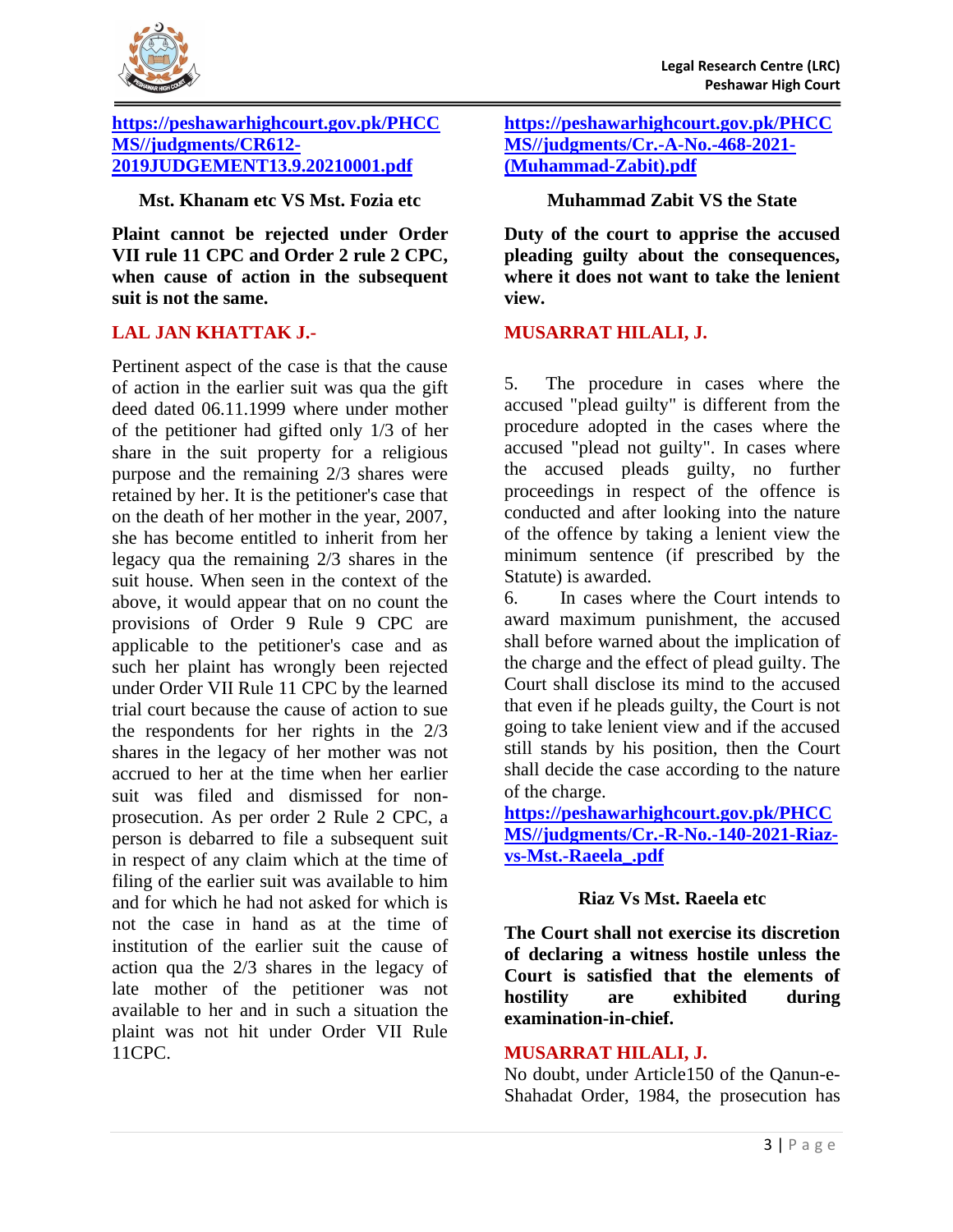

the right to request the trial Court for declaring a witness as hostile if the witness resiles from his previous statement recorded during investigation or any other proceedings, however, the Court shall not exercise its discretion of declaring a witness hostile unless the Court is satisfied that the elements of hostility are exhibited during examination-in-chief or the witness is not speaking truth for the party he is deposing and his design is obvious then the Court by using its judicial discretion can permit cross examination of the said witness.

6. In the instant case, the prosecution witness in an unguarded moment deposed something which is un favorable to the prosecution, however, no such material exists on the record showing that the witness was deliberately suppressing the truth or has changed his loyalty and the intention was clear, in absence of all these circumstances, the discretion to allow the party to reexamine his own witness cannot be allowed.

**[https://peshawarhighcourt.gov.pk/PHCC](https://peshawarhighcourt.gov.pk/PHCCMS/judgments/_Rprtd_wp-4174-p-2020-diposed-of-one-month-direction-to-Secretary-Home-to-decide-the-appeal-of-petitioner.pdf) [MS//judgments/\\_Rprtd\\_wp-4174-p-2020](https://peshawarhighcourt.gov.pk/PHCCMS/judgments/_Rprtd_wp-4174-p-2020-diposed-of-one-month-direction-to-Secretary-Home-to-decide-the-appeal-of-petitioner.pdf) [diposed-of-one-month-direction-to-](https://peshawarhighcourt.gov.pk/PHCCMS/judgments/_Rprtd_wp-4174-p-2020-diposed-of-one-month-direction-to-Secretary-Home-to-decide-the-appeal-of-petitioner.pdf)[Secretary-Home-to-decide-the-appeal-of](https://peshawarhighcourt.gov.pk/PHCCMS/judgments/_Rprtd_wp-4174-p-2020-diposed-of-one-month-direction-to-Secretary-Home-to-decide-the-appeal-of-petitioner.pdf)[petitioner.pdf](https://peshawarhighcourt.gov.pk/PHCCMS/judgments/_Rprtd_wp-4174-p-2020-diposed-of-one-month-direction-to-Secretary-Home-to-decide-the-appeal-of-petitioner.pdf)**

#### **Salamatullah VS the State**

<span id="page-6-1"></span><span id="page-6-0"></span>**Right of Representation, appeal and review in Islam**

## **SHAKEEL AHMAD, J.-**

We observe that Islamic Injunctions and teachings grant to every aggrieved person the freedom to lodge protest. Every aggrieved person has a right of representation. He is free to lodge an appeal against an order affecting him adversely and it is his right that his appeal will be adjudicated upon without inordinate delay by an independent tribunal. He can, under no circumstances be stopped from exercising his basic right. In this context

reference may be made to the following two Ayaats of Holy Quran: --

- i. Ayat No.148 Sura 4 Al-Nisa of Holy Quran: "Allah does not love the public utterance of hurtful speech, unless (it be) by one to whom injustice has been done."
- ii. Ayat No.1 Sura 58 Al-Mujadilah (The Pleading one) of Holy **Ouran**

: "Allah indeed knows the plea of the woman who pleads with you about her husband and complains to Allah, and Allah knows the contentions of both of you; Surely Allah is Hearing, Seeing."

Ayat No.1 of Sura Mujadilah, quoted above, has a reference to one Khaula, wife of Aus bin Samit, who had been separated by her husband on account of an old but a degrading custom whereby the husband could, with impunity, exercise Zihar i.e. he would compare the wife to the back of his mother and thereby succeed in denuding her of her marital status. The consequence of this declaration was a total estrangement between the spouses. The aggrieved women henceforth was neither a wife nor a divorcee. Her rights were held in abeyance. Khaula, a genuinely aggrieved spouse, injured on account of the prevailing but inhuman custom, appeared before the Holy Prophet (p.b.u.h.) and lodged her protest. Her legal entity was at stake. Who was she? Neither a wife nor a divorcee. She could not withstand such a humiliating situation. In fact, she demanded review of the custom which had the force of law. This is probably the only instance in human history when a time-honoured custom, having the force of law, was reviewed by Almighty Allah on the protest of a lady. Quick came the response through the medium of revelation. It is significant that Quran, which is a source of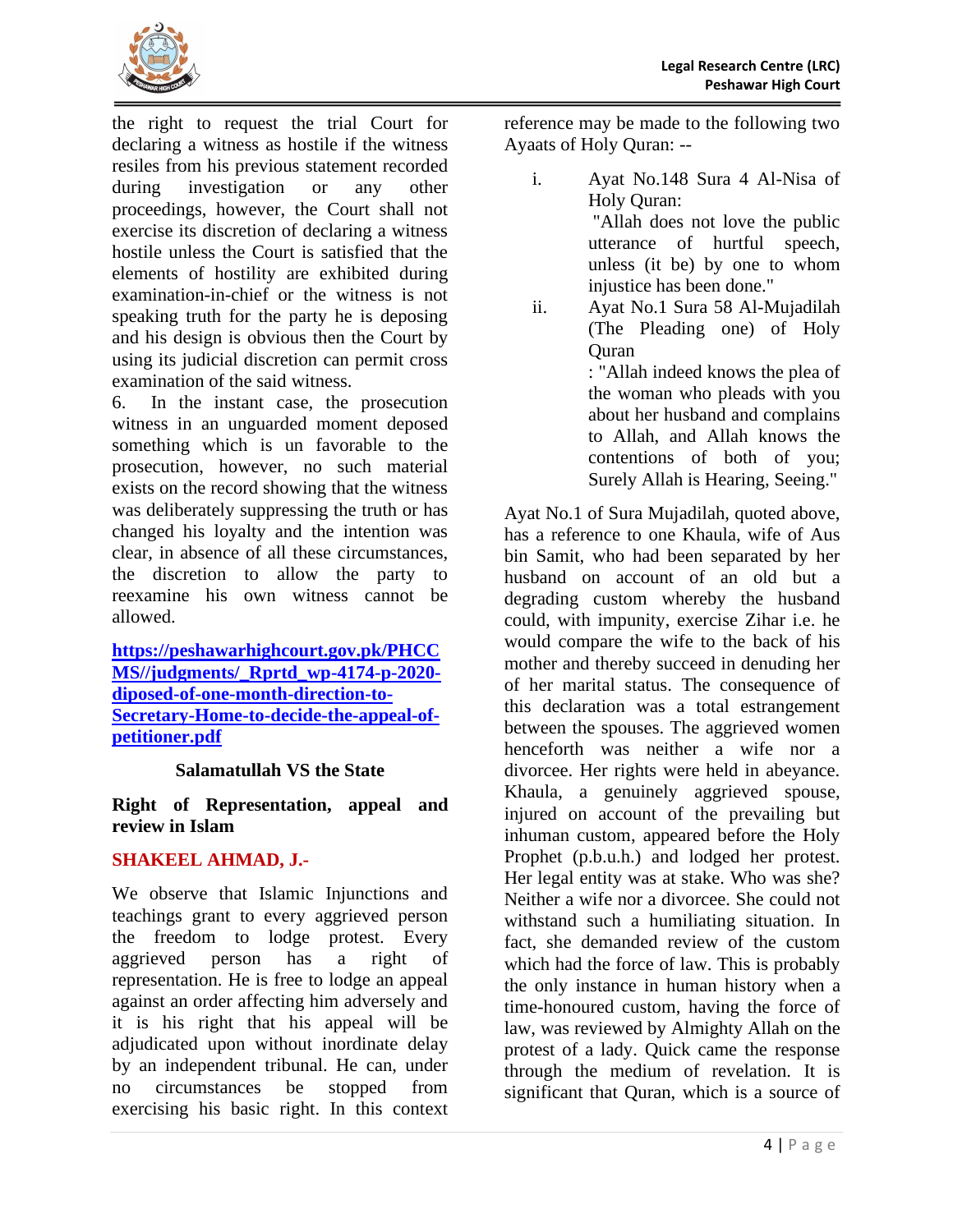

guidance till eternity, preserves this particular incident of violation of human right for the benefit of future generations. This episode brings into prominence interalia the following principles:

a. There exists in the aggrieved person the unfettered right to lodge a protest or prefer an appeal before a higher authority with the object of seeking redressal of grievance;

b. The authority hearing the appeal is under obligation to decide the same;

c. The arbiter is required to give due weight to violation of human rights and human dignity;

d. The authority may, where necessary, impose a penalty upon the violator of human rights (reference Ayat No.4 of same Sura), and

e. Even a law can be amended/repealed on account of a protest and

f. The right of an individual to initiate proceedings cannot be circumscribed.

7. Islam has conferred upon human beings the freedom of expression. Grievances have to be redressed. Any bar on this right is negation of the divine principle of human dignity. A portion of the famous Khutba known as Khutba-e-Ajeeba (a wonderful sermon) and Khutba-e-Ghurra (an eminent sermon) mentioned in Nahjul Balega as Khutba No.86, delivered by Imam Ali R.A. the fourth Caliph, is illustrative of this point:

"He has given ears to you so that you may hear and preserve in. mind things useful to you. He has given eyes to you so that you may acquire such knowledge which will bring you out of the darkness of ignorance and make you see the light of reasoning and wisdom. He has also given to you so many useful organs of body, each of which is composed of many parts, their functioning depends upon their interdependence and their symmetry; their forms and periods of their utility, their coordinated action to serve the body, their connection with a heart which is properly fed (with blood) and nourished, in fact this perfectly expedient body and mind are the blessings bestowed upon you besides so many other bounties and thank-worthy boons and protections. He then fixed a limit of life for every one of you and has kept it a secret from you. In the histories of the past nations and lives of individuals, He provided opportunities for you to study the foot-prints on the sands of time and to be warned of the consequences of evil deeds. Lives of men, who were enjoying themselves to their hearts' contents and had perfect freedom of action, have such useful lessons in them to teach. Just read them over and over again and see how quickly death overtook them. They did not get time to satisfy their desires fully before death put an end to their lives and placed them beyond and further possibility of fulfillment of those wishes." This sermon appears to be a commentary upon the Ayat No.257 of Sura 2, Al-Baqra which declares as follows: "Allah is the Guardian of those who believe, He brings them out of every darkness into light. And those who disbelieve, their guardians are the evil ones; they bring them out of light into all kinds of darkness. These are destined for the Fire, and there shall they abide."

**[https://peshawarhighcourt.gov.pk/PHCC](https://peshawarhighcourt.gov.pk/PHCCMS/judgments/C.R-No.495-P2021-Mst.-Hussna-Bibi-through-LRs-Vs-Ubaid-ur-Rehman-&-others.-_Dismissed_-Orphan-frivolous.pdf) [MS//judgments/C.R-No.495-P2021-Mst.-](https://peshawarhighcourt.gov.pk/PHCCMS/judgments/C.R-No.495-P2021-Mst.-Hussna-Bibi-through-LRs-Vs-Ubaid-ur-Rehman-&-others.-_Dismissed_-Orphan-frivolous.pdf) [Hussna-Bibi-through-LRs-Vs-Ubaid-ur-](https://peshawarhighcourt.gov.pk/PHCCMS/judgments/C.R-No.495-P2021-Mst.-Hussna-Bibi-through-LRs-Vs-Ubaid-ur-Rehman-&-others.-_Dismissed_-Orphan-frivolous.pdf)[Rehman-&-others.-\\_Dismissed\\_-Orphan](https://peshawarhighcourt.gov.pk/PHCCMS/judgments/C.R-No.495-P2021-Mst.-Hussna-Bibi-through-LRs-Vs-Ubaid-ur-Rehman-&-others.-_Dismissed_-Orphan-frivolous.pdf)[frivolous.pdf](https://peshawarhighcourt.gov.pk/PHCCMS/judgments/C.R-No.495-P2021-Mst.-Hussna-Bibi-through-LRs-Vs-Ubaid-ur-Rehman-&-others.-_Dismissed_-Orphan-frivolous.pdf)**

## <span id="page-7-0"></span>**Mst. Hussna Bibi through LRs VS Ubaid-Ur- Rehman & others.**

<span id="page-7-1"></span>**Usurping the property of orphans is against all norms of ethos. Exemplary cost should be imposed.**

## **SYED ARSHAD ALI, J.**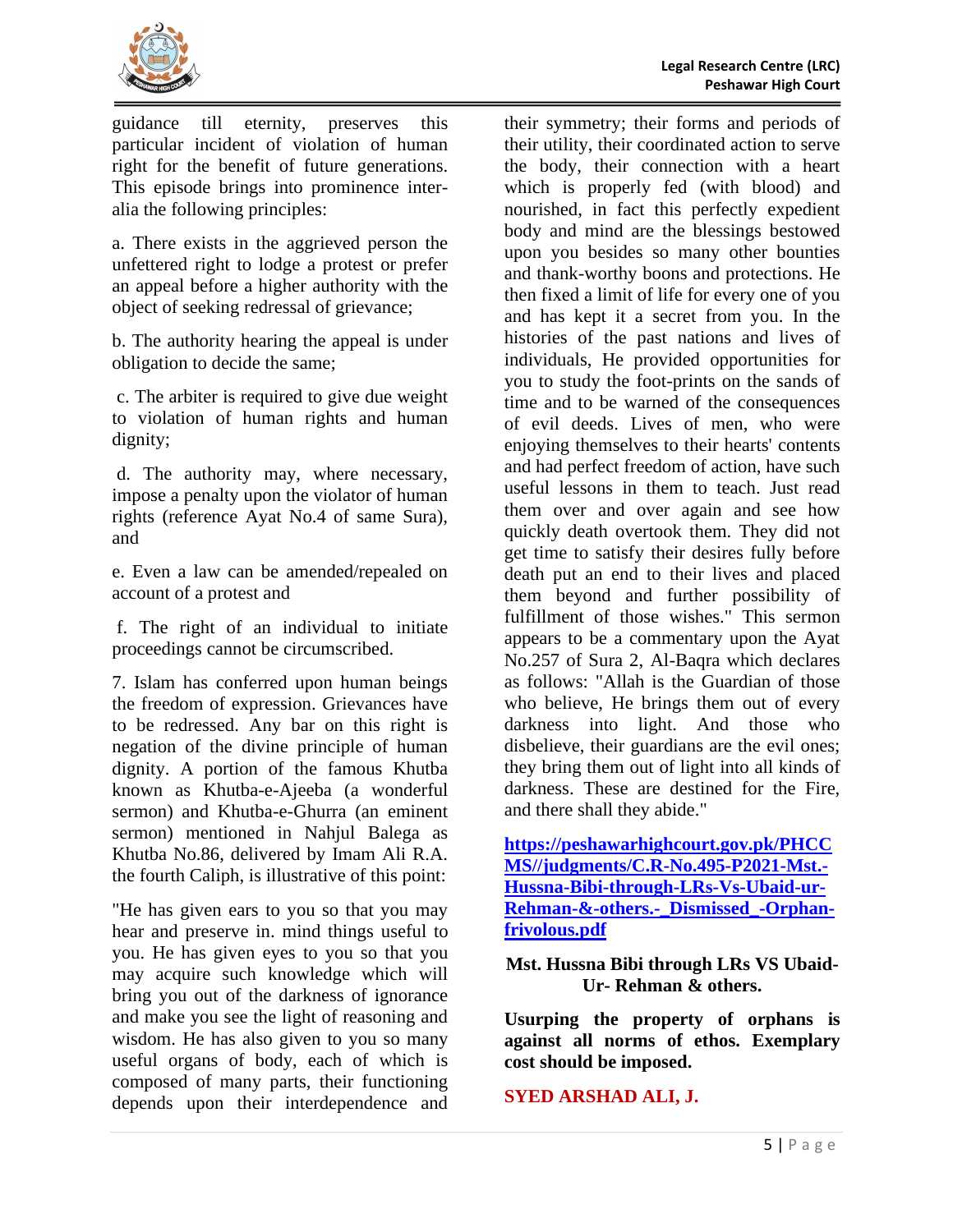

11. Indeed, it is settled law that the Executing Court has no mandate to go beyond the decree and once the rights of the parties are settled by the Court of first instance and later was affirmed by the appellate or further fora, then objection petition during the execution proceedings on the same ground is not only misconceived but should be summarily dismissed, enabling the decree holder to reap the fruits of their decree.

12. In the instant case the respondents are/were minors orphans and the present petitioner being their uncle has legal and religious duty to look after the orphans but instead he is adamant to swallow the orphans property which is against all norms of ethos. Indeed, it is such a case where exemplary cost should be imposed on the petitioner, however, keeping in view his financial position this petition is dismissed with cost of Rs.50,000/- payable by the petitioner to the minors/respondents. The said amount shall be recovered by the executing court in addition to the amount which is payable by the present petitioner on account of the original decree/order.

#### **[https://peshawarhighcourt.gov.pk/PHCC](https://peshawarhighcourt.gov.pk/PHCCMS/judgments/C.R-No.--681-P-of-2021.pdf) [MS//judgments/C.R-No.--681-P-of-](https://peshawarhighcourt.gov.pk/PHCCMS/judgments/C.R-No.--681-P-of-2021.pdf)[2021.pdf](https://peshawarhighcourt.gov.pk/PHCCMS/judgments/C.R-No.--681-P-of-2021.pdf)**

#### <span id="page-8-0"></span>**Bahadar Hilal VS Anwar Hayat through Legal Heirs etc**

<span id="page-8-1"></span>**Rule 15 of order XLV CPC is directory in nature and its non-compliance cannot be considered for stopping the period of limitation.**

## **WIQAR AHMAD, J.-**

7. Rule 15 of order XLV CPC is also directory in nature and its non-compliance cannot be taken to the effect that an application for execution filed without its compliance would be non est to the extent that it cannot even be considered for

stopping the period of limitation. When due diligence is there, then the time consumed in pursuing a remedy before a wrong forum may even be condoned under section 14 of the Limitation Act. Pursuing of a remedy before a wrong forum has been a much graver case of incompetent proceedings. When time can be relaxed under section 14 of the Limitation Act on the ground of pursuing a remedy before a wrong forum, despite the fact that such proceedings had totally been invalid and without jurisdiction, then an action initiated before a competent Court of law (but suffering from some technical defect) may easily be considered to be proceedings valid for the purpose of counting the period of limitation. The irregularity shall not come in the way of counting the period of limitation. Such application for execution filed directly before the learned civil Court cannot be considered to be totally non est and none considerable for the purpose of determining the question of limitation. In the case in hand, even the execution applications filed without compliance of the provision of Order XLV Rule 15 CPC shall be taken as sufficient for the purpose of bringing the pending proceedings within the prescribed period of limitation. The defect if any, has also been removed subsequently and therefore the objection relating to limitation has rightly been discarded by the two Courts below.

## **SUPREME COURT OF PAKISTAN**

# **P L D 2021 Supreme Court 812**

## <span id="page-8-2"></span>**Ghulam Qasim and others VERSUS Mst. Razia Begum and others**

<span id="page-8-3"></span>**Inheritance rights of females---Practice of male legal heirs depriving their sisters of their share of inheritance.**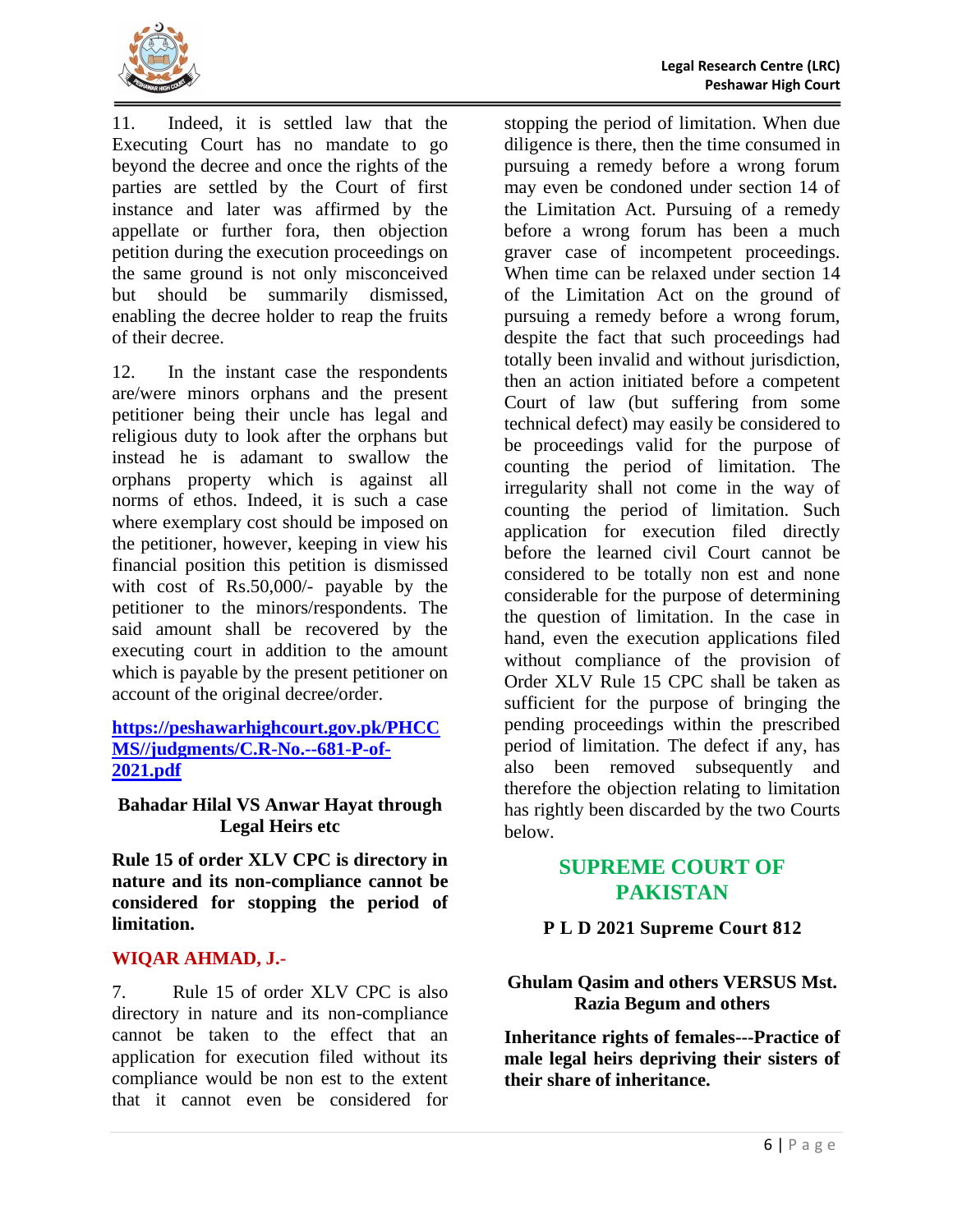

## **Qazi Faez Isa, J.**

6. It is extremely regrettable that in the Islamic Republic of Pakistan, male heirs continue to deprive female heirs of their inheritance by resorting to different tactics and by employing dubious devices as was done in the instant case. The shares in the property of a deceased Muslim are prescribed in the Holy Qur'an and Shari'ah. Allah Almighty commands in the Holy Qur'an:

> From what is left by parents and those nearest related there is a share for men and a share for women, whether the property be small or large - a determinate share.

Allah (thus) directs you as regards your children's (Inheritance): to the male, a portion equal to that of two females; if only daughters, two or more, their share is two-thirds of the inheritance; if only one, her share is a half. For parents, a sixth share of the inheritance to each, if the deceased left children; if no children, and the parents are the (only) heirs, the mother has a third; if the deceased left brothers (or sisters) the mother has a sixth. To deny an heir his/her share in the property left by the deceased is disobedience to Almighty Allah's decree and those who do so, while they may obtain a temporary benefit in this world, leave themselves accountable to divine punishment in the Hereafter. The verses dealing with the laws of inheritance are followed by two verses, the first which gives good tidings to those who abide by the 'limits set by Allah' followed by the verse prescribing the torment of Hell for those who disobey: 'But

those who disobey Allah and His Apostle and transgress His limits will be admitted to a fire, to abide therein: And they shall have a humiliating punishment.'

7. This Court has repeatedly castigated attempts to deprive female heirs of their right to inheritance. In the case of Atta Muhammad v. Mst. Munir Sultan this Court noted that depriving female heirs of their inheritance has become 'all too common' and directed the revenue authorities to be extra vigilant. In Islam-ud-Din v. Mst. Noor Jahan the suffering and agony imposed upon female heirs was found to be most unfortunate. And, in Khair Din v. Mst. Salaman it was held that no benefit could be derived by those claiming rights against female heirs based on fraudulent transactions.

**P L D 2021 Supreme Court 761**

<span id="page-9-0"></span>**Rai Muhammad Riaz (decd) through L.Rs. and others Vs Ejaz Ahmed etc**

<span id="page-9-1"></span>**Where revival of the suit is based upon a conditional order and such condition is not fulfilled by the applicant, the suit does not get restored.** 

## **IJAZ UL AHSAN, J.**

10. As noted above, in the first instance, the suit of the petitioners was dismissed for non-prosecution on 28.01.2014 and was conditionally restored vide order dated 19.01.2016 on the basis of a conceding statement of the Respondents. However, such restoration was conditional upon payment of costs which were admittedly never paid by the petitioners. Further, at no stage was any application moved seeking extension of time for payment of costs. Strictly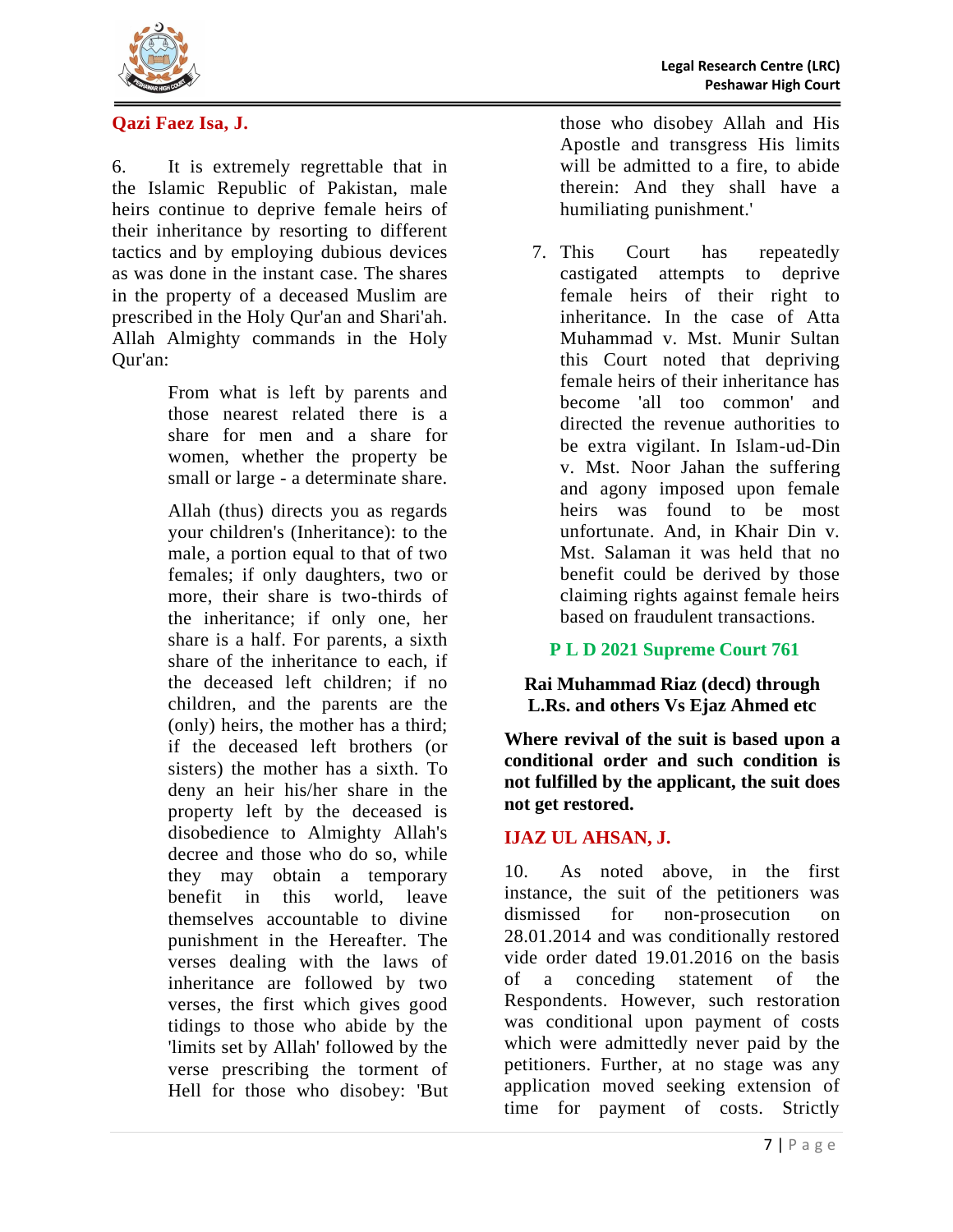

speaking and on the basis of principles of law laid down by this Court in Muhammad Arshad & Co v. Zila Council (2006 SCMR 1450), it is settled law that where revival of the suit is based upon a conditional order and such condition is not fulfilled by the Applicant, for all intents and purposes the suit does not get restored. Even if we were to ignore this lapse on part of the petitioners as well as the learned trial Court which failed to notice the nonfulfillment of the condition imposed in its order, the lack of diligence on the part of the petitioners in pursing their suit is selfevident from the fact that the suit was dismissed for non-prosecution again, a second time, on 21.12.2016. Although as pointed out by learned ASC for the petitioners, the restoration application was filed within time but mere filing of a restoration application was in our view not sufficient. It was incumbent upon the petitioners to satisfy the Court that they were prevented by sufficient cause to attend the Court on the day that the case was fixed for hearing.

## **P L D 2021 Supreme Court 809**

#### <span id="page-10-0"></span>**Muhammad Nawaz Versus the State and others**

<span id="page-10-1"></span>**Original and concurrent jurisdiction on the High Court and Court of Session to grant bail---discussed.**

# **SYED MANSOOR ALI SHAH, J.--**

3. Section 498, Cr.P.C. confers original and concurrent jurisdiction on the High Court and Court of Session to grant bail, by stating that "the High Court or Court of Session may in any case ... direct that any person be admitted to bail". That is why when a trial court, for instance, a Court of Magistrate, declines to grant post arrest bail under section 497, Cr.P.C. to a

person accused of having committed a non-bailable offence, the accused files a fresh petition under section 498, Cr.P.C. in the Court of Session and, in case of failure to obtain the relief once again approaches the High Court. The Court of Session and the High Court have original jurisdiction to grant bail and they make their own independent orders on the said petitions without commenting upon and setting aside the order of the trial court. The power of the High Court and the Court of Session, under section 498, Cr.P.C., to grant post arrest bail is thus co-extensive and concurrent with that of the trial court under section 497, Cr.P.C., while the power to grant pre-arrest bail under the said Section is exclusive to them.

4. The appellate jurisdiction of this Court, under Article 185(3), in bail matters is quite distinct from the original jurisdiction of the High Court and Court of Session under section 498, Cr.P.C. The essential criterion of appellate jurisdiction is that it examines and if required corrects the errors, if any, of a lower forum. That being the nature of appellate jurisdiction, this Court examines the legality of the orders passed by the High Court in bail matters and corrects those orders in appellate jurisdiction under Article 185 (3) of the Constitution only when it finds that the High Court has exercised the discretion in granting or declining bail arbitrarily, perversely or contrary to the settled principles of law, regulating bail matters.

**[https://www.supremecourt.gov.pk/downlo](https://www.supremecourt.gov.pk/downloads_judgements/crl.p._893_2020.pdf) [ads\\_judgements/crl.p.\\_893\\_2020.pdf](https://www.supremecourt.gov.pk/downloads_judgements/crl.p._893_2020.pdf)**

## <span id="page-10-2"></span>**Haji Shah Behram VS the State & others**

<span id="page-10-3"></span> **Criminal cases, invariably resting upon vastly distinguishable facts, do not admit space for hard and fast rules, empirically applicable with any degree of unanimity**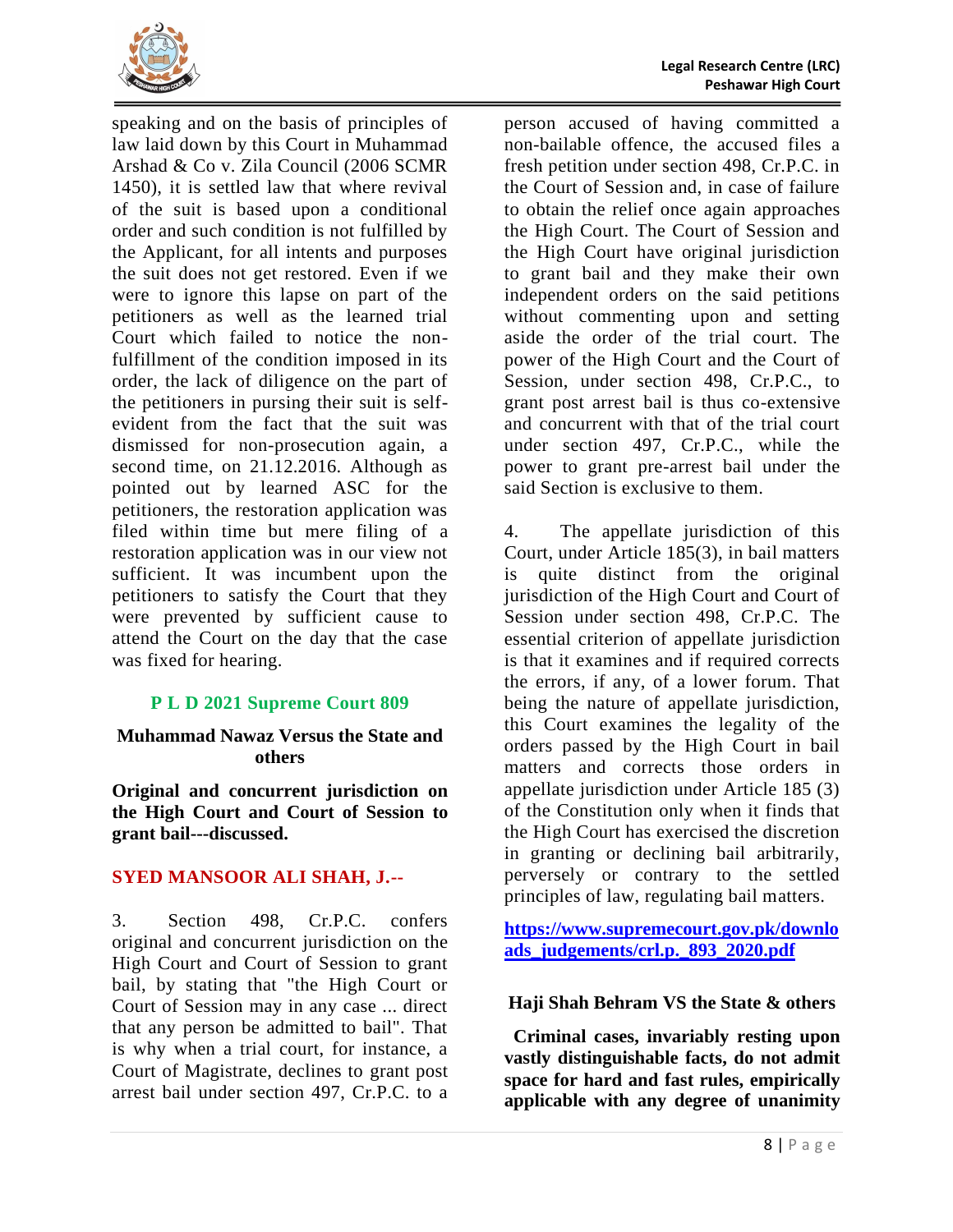

**in every situation; in each case culpability of an accused is to be assessed, having regard to its own peculiar facts and circumstances**

#### **QAZI MUHAMMAD AMIN AHMED, J.**

3. Section 497 of the Code of Criminal Procedure, 1898 places an unambiguous bar on grant of bail to an accused, *"………*if there appear reasonable grounds for believing that he has been guilty of an offence punishable with death or imprisonment for life or imprisonment for a term for ten years": However, subsection 2 thereof provides an escape route to him if, at any stage of the investigation, inquiry or trial, it is observed that there are no reasonable grounds for believing that he had committed a non-billable offence and instead there were sufficient grounds for '*further inquiry'* into his guilt. It is in this clearly demarcated statutory framework that an accused charged with an offence punishable with a term of 10 years or above has to make out a plea for his release on bail. Criminal cases, invariably resting upon vastly distinguishable facts, do not admit space for hard and fast rules, empirically applicable with any degree of unanimity in every situation; in each case culpability of an accused is to be assessed, having regard to its own peculiar facts and circumstances, therefore, determination of "*sufficient grounds"* in contradistinction to "*further inquiry"* has to be essentially assessed, with a fair degree of objectivity on the basis of evidence collected during the investigation; wording employed as *"there are no reasonable grounds for believing that the accused has committed a non-bailable offence"* is an expression of higher of import and, thus, cannot be readily construed in the face of material, *prima facie,* constituting the offence complained. "*Every hypothetical question which can be imagined would not make it a case of further* 

*inquiry simply for the reason that it can be answered by the trial subsequently after evaluation of evidence".* Similarly, "*mere possibility of further inquiry which exists almost in every criminal case, is no ground for treating the matter as one under subsection 2 of section 497 Cr.P.C.*. It clearly manifests that expression "*further inquiry*" is a concept far from being confounded in subjectivity or to be founded upon denials or parallel stories by the defence; it requires a clear finding deducible from the record so as to be structured upon a visible/verifiable void, necessitating a future probe on the basis of material hitherto unavailable. With the available statement of the injured supported by the eye witnesses, "*who cannot be stamped as false witnesses*  at bail stage", confirmed by medical evidence.

**[https://www.supremecourt.gov.pk/downl](https://www.supremecourt.gov.pk/downloads_judgements/crl.p._927_l_2021.pdf) [oads\\_judgements/crl.p.\\_927\\_l\\_2021.pdf](https://www.supremecourt.gov.pk/downloads_judgements/crl.p._927_l_2021.pdf)**

## <span id="page-11-0"></span>**Ihtisham Ali Cheema VS the State etc**

<span id="page-11-1"></span>Benefit of doubt can even be extended at bail stage is an established principle of law

#### **SAYYED MAZAHAR ALI AKBAR NAQVI, J.**

It is an admitted position that the petitioner has assailed the jurisdiction of this Court for the grant of pre-arrest bail, which is extraordinary in nature. The superior courts of this country have repeatedly held that the premium of pre-arrest bail is to be extended sparingly. However, if the facts and circumstances do warrant that the person seeking such relief is falsely implicated and there is likelihood of being injustice committed to him, this Court is under obligation to come for the rescue of innocent person while granting the said extraordinary relief. In the instant case, there is no denial to this fact that the case was registered after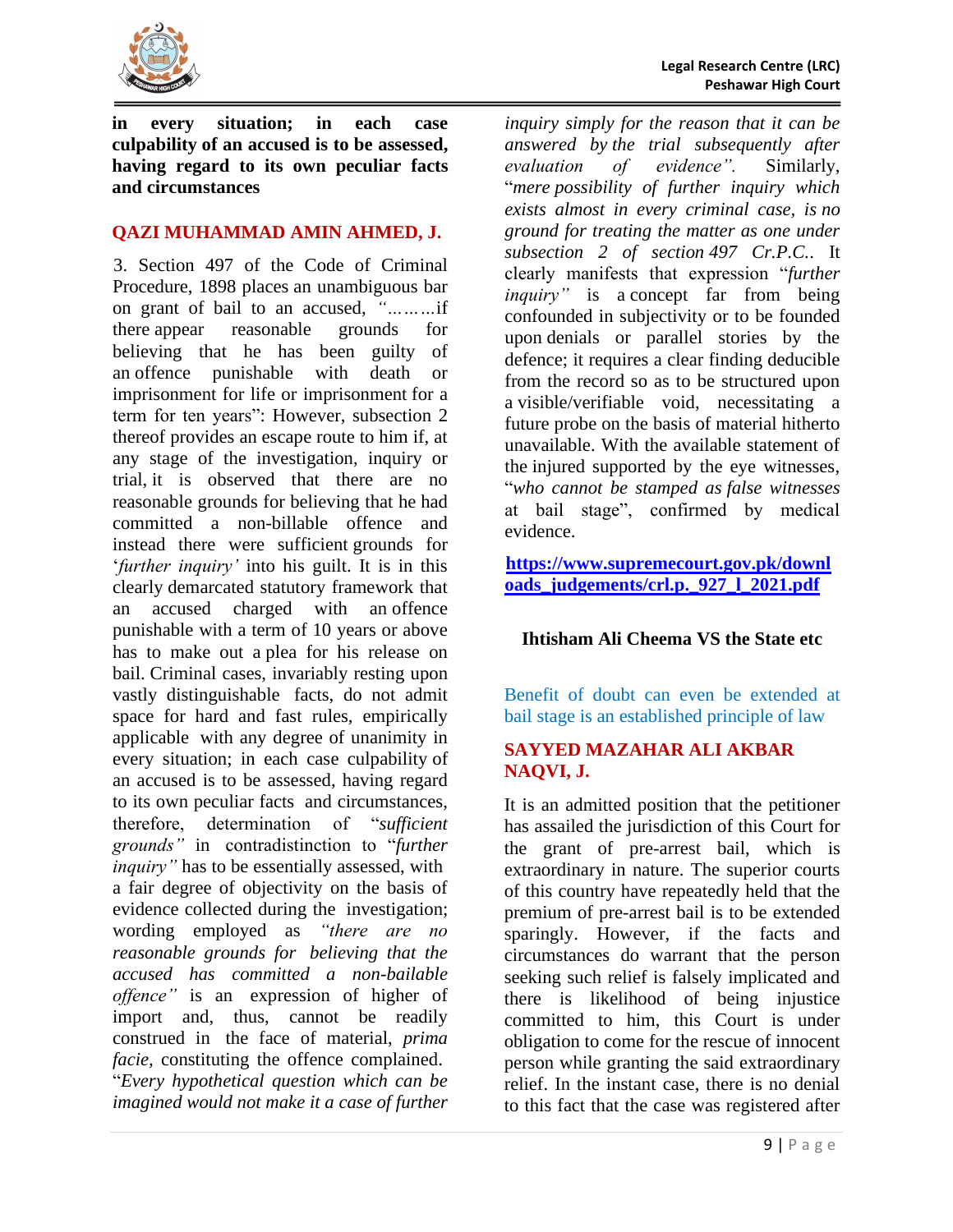

lapse of 24 hours whereas the distance between the place of occurrence and the Police Station is hardly four miles on a metal road. The inordinate delay per se in this particular case is to be evaluated with care and caution. No doubt the petitioner is assigned the role of causing firearm injury on the right side of chest of the brother of the complainant but this aspect has been found false during the course of investigation, which remained unchallenged. During the course of investigation, it was further found that in-fact it was co-accused of the petitioner who fired at the injured and as such he was taken into custody and pistol has been recovered from him. During the course of investigation, it was further found that though the petitioner was present at the place of occurrence but he was empty handed and no overt act is ascribed to him. Apart from this it is an admitted fact that the petitioner was taken to hospital after the lapse of three hours and still fresh blood was oozing from the wound whereas the Glasgow Conscious Scale (GCS) was found to be 15/15. All these aspects when taken into consideration conjointly create doubt in the genuineness of the prosecution case. It is established principle of law that the benefit of doubt can even be extended at bail stage. It is an admitted fact that the parties are resident of the same area, known to each other and the occurrence has taken place in the broad day light. As a consequence of all facts and circumstances, we are of the view that putting the petitioner behind the bars at this stage perhaps would result into undue incarceration prior to establishing the guilt of the petitioner, which is to be avoided because of the reason that the liberty of a person is a precious right, which has been guaranteed under the Constitution of Islamic Republic of Pakistan, 1973.

#### **PLD 2021 Supreme Court 898**

## <span id="page-12-0"></span>**Sajid Hussain @ JOJI VS The State and Other**

<span id="page-12-1"></span>**Denial of liberty of a person is a serious step in law, therefore, the Courts should apply judicial mind with deep thought for reaching at a fair and proper conclusionconfirmation of pre arrest bail.**

#### **SAYYED MAZAHAR ALI AKBAR NAQVI, J.**

7. This Court in the above-referred salutary judgment rendered by a five members' bench has broadened the scope of pre arrest bail and held that while granting extraordinary relief of pre arrest bail, merits of the case can be touched upon. Hence, virtually the scope of pre-arrest bail has been extended by this Court while rendering the afore-referred judgment. Even otherwise, this aspect of the law further lends support from the bare reading of provisions of Section 497/498 Cr.P.C. The word 'further inquiry' has wide connotation. Interpretation of criminal law requires that the same should be interpreted in the way it defined the object and not to construe in a manner that could defeat the ends of justice. Otherwise, an accused is always considered a 'favorite child of law'. When all these aspects are considered conjointly on the touchstone of principles of criminal jurisprudence enunciated by superior courtsfrom time to time, there is no second thought to this proposition that the scope of pre-arrest bail indeed has been stretched out further which impliedly persuade the courts to decide such like matters in more liberal manner. Because basic law is bail not jail. Otherwise, the liberty of a person is a precious right, which has been guaranteed by the Constitution of Islamic Republic of Pakistan, 1973. Denial of liberty of a person is a serious step in law, therefore, the Courts should apply judicial mind with deep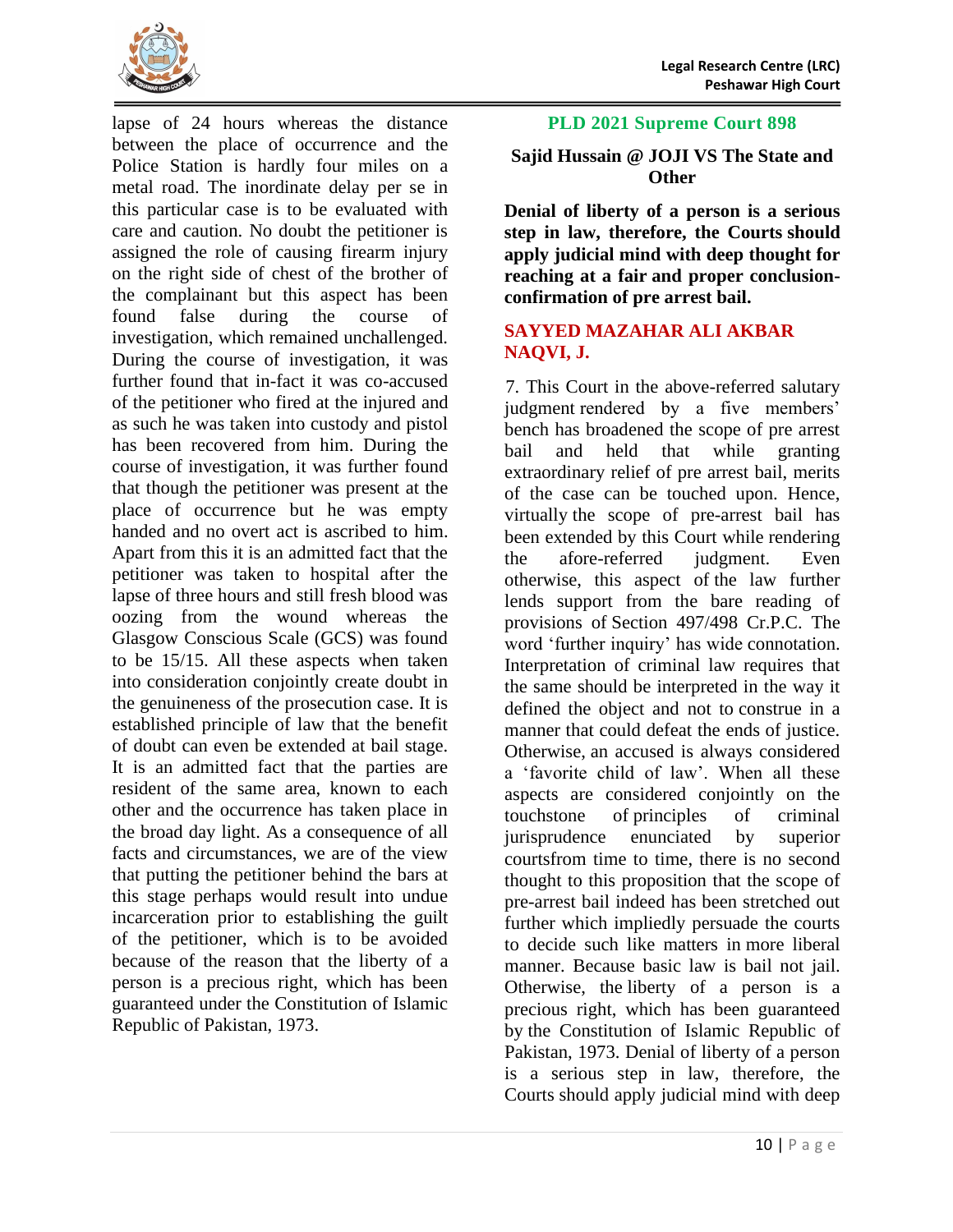

thought for reaching at a fair and proper conclusion. Such exercise should not be carried out in vacuum or in a flimsy or casual manner as that would defeat the ends of justice because if the accused is ultimately acquitted at the trial then no reparation or compensation can be awarded to him for the long incarceration he had already suffered. Even none of the provisions of Cr.P.C provide any remedy to be claimed by the petitioner for its compensation.

8. In view of the facts and circumstances and the spirit of the law as stated above, we are of the considered view that the petitioner has made out a case for grant of extraordinary relief of pre arrest bail. Resultantly, we convert this petition into appeal, allow it and set aside the impugned order. The ad-interim pre-arrest bail granted to the petitioner by this Court vide order dated 15.06.2021 is hereby confirmed.

**[https://www.supremecourt.gov.pk/downlo](https://www.supremecourt.gov.pk/downloads_judgements/c.a._389_2015.pdf) [ads\\_judgements/c.a.\\_389\\_2015.pdf](https://www.supremecourt.gov.pk/downloads_judgements/c.a._389_2015.pdf)**

## <span id="page-13-0"></span>**Bahar Shah And Others VERSUS Manzoor Ahmad**

<span id="page-13-1"></span>**The burden of proof of good faith is on the subsequent buyer, who moves forward a plea that he is an innocent purchaser.**

## **MUHAMMAD ALI MAZHAR, J.**

8. The burden of proof of good faith is on the subsequent buyer, who moves forward a plea that he is an innocent purchaser. Here the vendor and subsequent vendee are real brother and sister so It was not difficult at all to make some due diligence, on the contrary, it appears that the entire move was ventured to conceive an artificial plea of bona fide purchaser. If the subsequent buyer failed to take routine cautionary and preventive measure, which an ordinary purchaser will have to take, then his conduct cannot be

considered bona fide or acted with fairness and uprightness. Whether in a particular case a person acted with honesty or not will obviously depend on the facts of each case. The good faith entails righteous and rational approach with good sense of right and wrong which excludes the element of deceitfulness, lack off air-mindedness and uprightness and or willful negligence. The 9th Edition of Black's Law Dictionary **(page 1355) defines a** "bona fide purchaser" **as "**one who buys something for value without notice of another's claim to the property and without actual or constructive notice of any defects in or infirmities, claims or equities against the seller's title; one who has in good faith paid valuable consideration for property without notice of prior adverse claims".

## **FEDERAL SHARIAT COURT**

**[https://www.federalshariatcourt.gov.pk/J](https://www.federalshariatcourt.gov.pk/Judgments/Judgment%20on%20Swara%20(Shariat%20Petition%2025.10.2021).pdf) [udgments/Judgment%20on%20Swara%](https://www.federalshariatcourt.gov.pk/Judgments/Judgment%20on%20Swara%20(Shariat%20Petition%2025.10.2021).pdf) [20\(Shariat%20Petition%2025.10.2021\).p](https://www.federalshariatcourt.gov.pk/Judgments/Judgment%20on%20Swara%20(Shariat%20Petition%2025.10.2021).pdf) [df](https://www.federalshariatcourt.gov.pk/Judgments/Judgment%20on%20Swara%20(Shariat%20Petition%2025.10.2021).pdf)**

<span id="page-13-2"></span>**Mst. Sakeena Bibi daughter of Syed Bakir Hussain, Caste Syed, Qubad Shah Khel, and Others VERSUS Secretary Law, Government of Pakistan, Islamabad and Other**

<span id="page-13-3"></span>**The concept of Swara / Vani as custom in Kurram Agency (erstwhile FATA) being repugnant to the injunctions of Islam.**

# **DR. SYED MUHAMMAD ANWER, J:**

**13.** This nefarious practice of Swara has been in vogue in different parts of Pakistan under different names and different pretexts; according to such practice girls or females are given and taken in Nikah or otherwise as consideration for compromise. This evil practice of forced marriages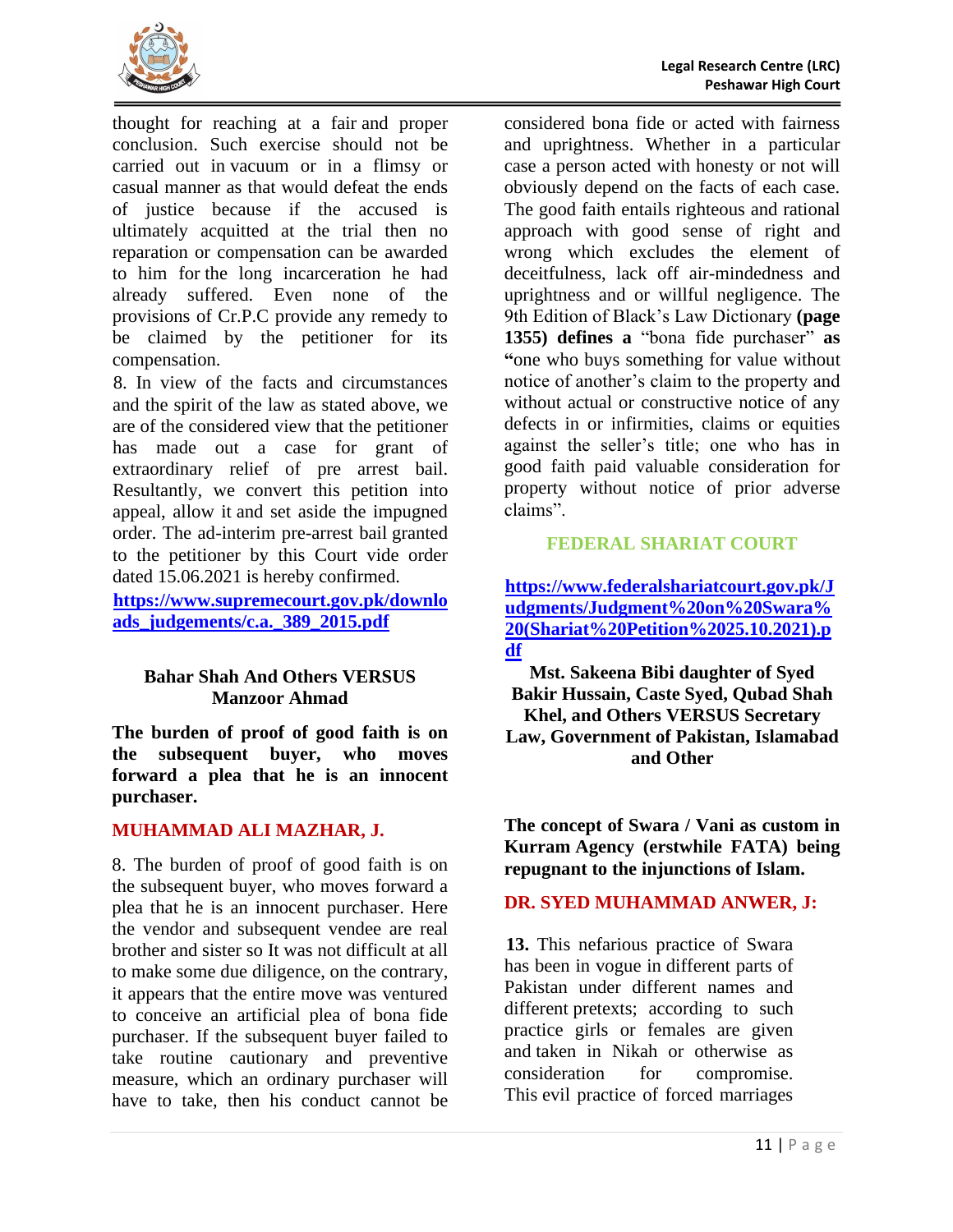

of girls in the name of compensation of murder, raping and settling of other disputes has been in prevalence in different parts of Pakistan by different names like vani, swara, sharam, khoonbaha, sang chatti and karo-kari, etc. All such evil practices in which females are given in Nikah or otherwise to the victim party in the name of consideration for compromise or badal-i-sulha are un-Islamic and against the principles of Holy Quran and Sunnah for the following reasons irrespective of the fact whatever name they are called: --- ----

**14.** On the basis of these Quranic verses and Ahadith all or any such evil practice of this type, which is being conducted by any segment of our society anywhere in Pakistan and is called by different names in different parts of the country like Swara or Vani, etc., or is given any other name under any garb or pretext of custom or tradition is un-Islamic and against the injunctions of Quran and Sunna. There is a consensus of all the Muslim Jurist on this issue.

16.Forthe reasons stated herein above and after the promulgation of 25th Constitutional amendment resultantly the erstwhile Federally Administration Tribunal Areas has already been merged into Khyber Pakhtunkhwa Province of Pakistan. Consequently, the constitutional and legal status of the Kurram Agency is changed. The Frontier Crime Regulations are abrogated from FATA, Pakistan Penal Code, 1860 and other laws are now applicable in that area. Hence, the instant petition is accordingly disposed of.

**[https://www.federalshariatcourt.gov](https://www.federalshariatcourt.gov.pk/Judgments/J.Cr.A.No.1-I%202021%20M.Fazil.pdf) [.pk/Judgments/J.Cr.A.No.1-I](https://www.federalshariatcourt.gov.pk/Judgments/J.Cr.A.No.1-I%202021%20M.Fazil.pdf)  [2021%20M.Fazil.pdf](https://www.federalshariatcourt.gov.pk/Judgments/J.Cr.A.No.1-I%202021%20M.Fazil.pdf)**

<span id="page-14-0"></span>**Muhammad Fazil Son of Abdul Hameed, Caste Jalalzai Kamaldinzai, Resident of Killi Abdul Karez, Killa Saifullah……. APPELLANT VERSUS THE State RESPONDENT**

<span id="page-14-1"></span>**Evaluation and legal requirements of Dying Declaration**

## **DR. SYED MUHAMMAD ANWER, J**

15. In order to treat any statement as "Dying Declaration", it must be proved that declaration was made in extremity, at the point of death, having no hope of this world, compelling the maker to speak truth and nothing but the truth "NIAZ-UD-DIN and another v. THE STATE and another" (2011 SCMR 725) and "MUSHTAQ AHMAD AND ANOTHER v. THE STATE" (1973 PCr.L.J. 1075). In "SIRAJUDDIN v. THE STATE" (1990 SCMR 588), the deceased himself lodged F.I.R., which was treated as dying declaration after his death. Similar isthe situation in the case of "NIAZ AHMAD v. THE STATE" (PLD 2003 SC 635). In addition to these citations, there are certain judgments of the Apex Court in which it is held that dying declaration is a substantive piece of evidence, if court is satisfied about its genuineness, it can be acted upon without any corroboration, however, some of the tests for determining its veracity are that whether it intrinsically rings true; whether there is no chance of mistaken on the part of dying man in identifying or naming his assailant; whether it is free from prompting any outside quarter and whether it is consistent with other evidence and circumstances of the case, Reference: "Mst. AMINA and another Vs. The STATE" (2013 PCr.L.J 962). This aspect of evaluating dying declaration is also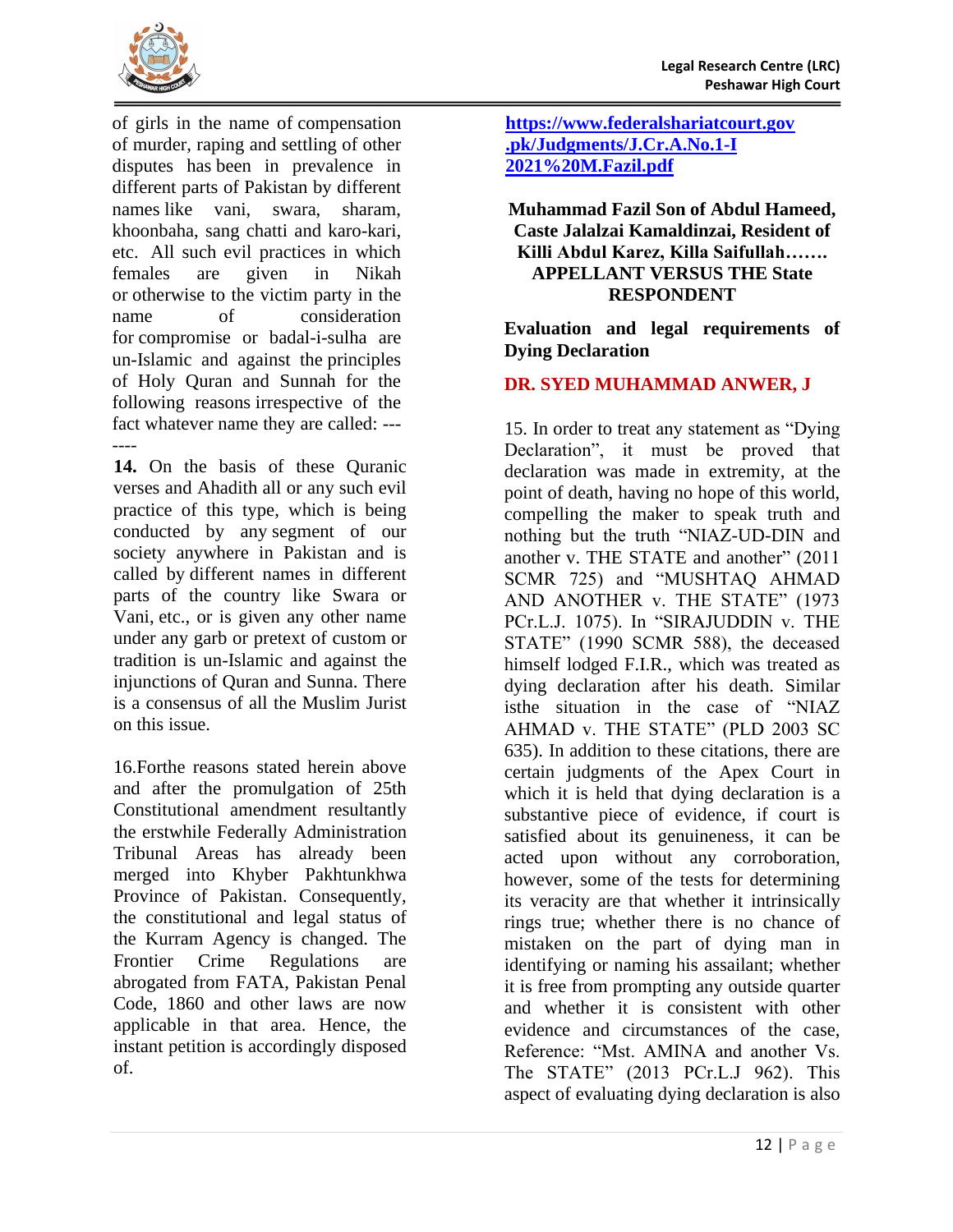

discussed in "HAZOOR BUX and 5 others Vs. S.I.O. POLICE STATION KHANPUR MAHAR and 3 others" (2011 PCr.L.J. 1454) [Karachi] and "SHAHBAN BHERI Vs. The STATE" (2014 MLD 663) [Sindh]. 17. Appeal being without force is hereby dismissed.

# **FOREIGN JURISDICTIONS**

*[https://www.latestlaws.com/latest](https://www.latestlaws.com/latest-caselaw/2021/september/2021-latest-caselaw-452-sc/)[caselaw/2021/september/2021-latest](https://www.latestlaws.com/latest-caselaw/2021/september/2021-latest-caselaw-452-sc/)[caselaw-452-sc/](https://www.latestlaws.com/latest-caselaw/2021/september/2021-latest-caselaw-452-sc/)*

#### **SUPREME COURT OF INDIA**

*Citation:* 2021 Latest Caselaw 452 SC Judgement Date: *29 Sep 2021* Case No: C.A. No.-006094-006095 / 2021

#### <span id="page-15-0"></span>**Vishwabandhu Vs. Sri Krishna and Anr.**

<span id="page-15-1"></span>**Effect of Section 27 of the [General](https://www.latestlaws.com/bare-acts/central-acts-rules/civil-laws/the-general-clauses-act-1897/)  [Clauses Act, 1897,](https://www.latestlaws.com/bare-acts/central-acts-rules/civil-laws/the-general-clauses-act-1897/)** 

## **UDAY UMESH LALIT, J.**

19. The summons issued by registered post was received back with postal endorsement of refusal, as would be clear from the order dated 19.02.1997. Sub-Rule (5) of Order V Rule 9 of the Code states inter alia that if the defendant or his agent had refused to take delivery of the postal article containing the summons, the court issuing the summons shall declare that the summons had been duly served on the defendant.

The order dated 19.02.1997 was thus completely in conformity with the legal requirements. In a slightly different context, while considering the effect of Section 27 of the General Clauses Act, 1897, a Bench of three Judges of this Court in C.C. Alavi Haji vs. Palapetty Muhammed an d Anr2 made following observations: -

"14. Section 27 gives rise to a presumption that service of notice has been effected when it is sent to the correct address by registered post. In view of the said presumption, when stating that a notice has been sent by registered post to the address of the drawer, it is unnecessary to further aver in the complaint that in spite of the return of the notice unserved, it is deemed to have been served or that the addressee is deemed to have knowledge of the notice.

Unless and until the contrary is proved by the addressee, service of notice is deemed to have been effected at the time at which the letter would have been delivered in the ordinary course of business.

This Court has already held that when a notice is sent by registered post and is returned with a postal endorsement "refused" or "not available in the house" or "house locked" or "shop closed" or "addressee not in station", due service has to be presumed. [Vide Jagdish Singh v. Natthu Singh3: State of M.P. vs. Hiralal & Ors.4 and V. Raja Kumari vs. P. Subbarama Naidu & Anr.5]."

## **https://www.supremecourt[.gov/opinions/](https://www.supremecourt.gov/opinions/21pdf/20-1539_09m1.pdf) [21pdf/20-1539\\_09m1.pdf](https://www.supremecourt.gov/opinions/21pdf/20-1539_09m1.pdf)**

## **SUPREME COURT UNITED STATES**

595 U. S. \_\_\_\_ (2021)

#### <span id="page-15-2"></span>**Daniel Rivas-Villegas v. Ramon Cortesluna**

#### <span id="page-15-3"></span>**Concept of qualified immunity.**

"Qualified immunity attaches when an official's conduct does not violate clearly established statutory or constitutional rights of which a reasonable person would have known." White v. Pauly, 580 U. S.  $(2017)$  (per curiam) (slip op., at 6) (internal quotation marks omitted). A right is clearly established when it is "sufficiently clear that every reasonable official would have understood that what he is doing violates